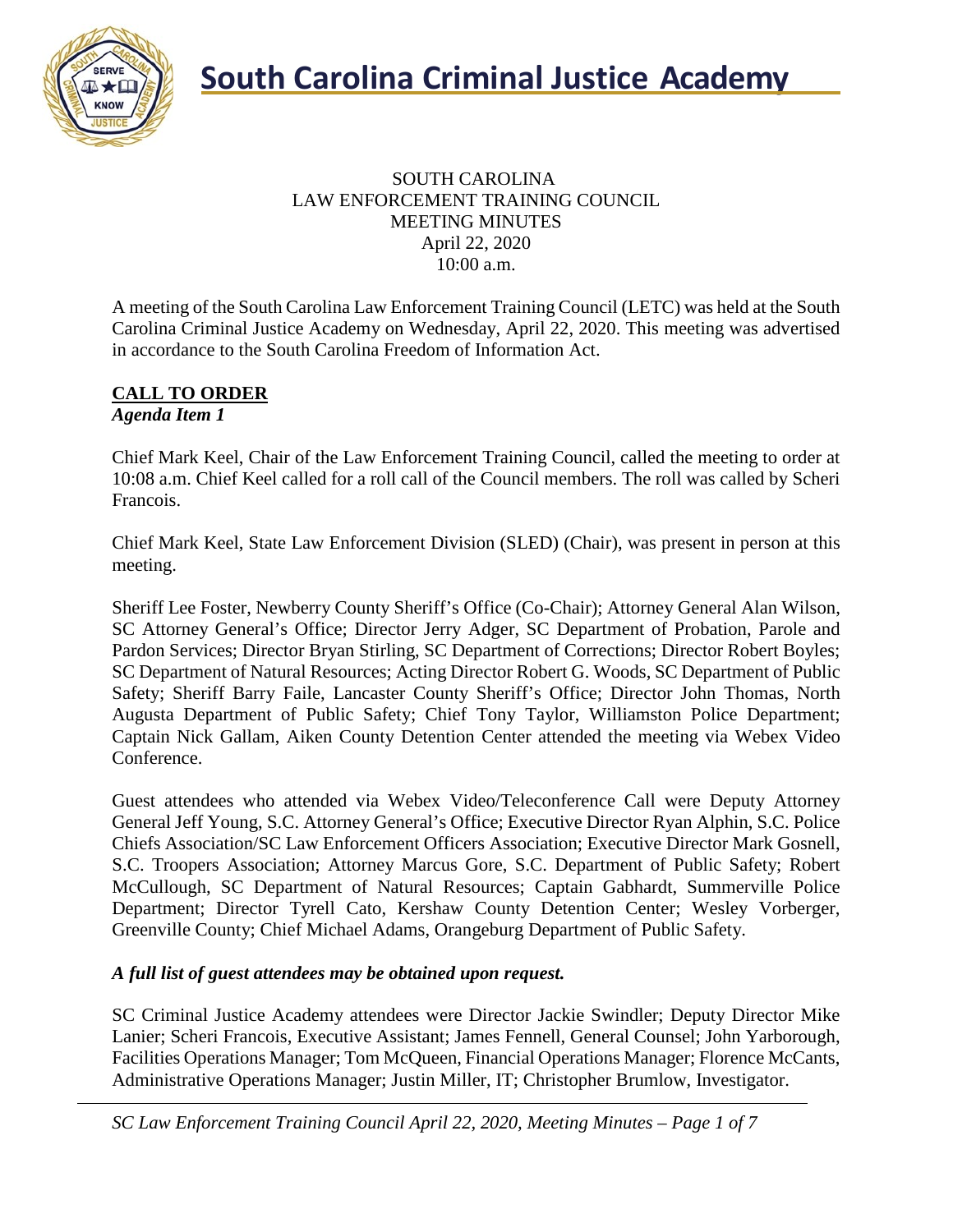

## **APPROVAL OF AGENDA**

*Agenda Item 2*

Upon a motion made by Director Adger and seconded by Director Stirling, Council voted unanimously to adopt the agenda as presented.

## **APPROVAL FOR MEETING MINUTES**

#### *Agenda Item 3*

1. A motion to approve the minutes of the March 16, 2020, meeting was made by Attorney General Wilson and seconded by Director Thomas. Council voted unanimously to accept the meeting minutes as recorded.

## **DIRECTOR'S REPORT**

*Agenda Item 4*

## **2. General Counsel**

- Misconduct Cases

## **Karina Garcia:** *2019-CJA-10-03 (Summerville Police Department)*

**Summary:** Allegation of willfully making false, misleading, incomplete, deceitful, or incorrect statements to a law enforcement officer, a law enforcement agency, or representative of the agency except when required by departmental policy or by the law of this State. **Request for Final Agency Decision.**

Ms. Garcia and her attorney JJ Evans were present via Webex video call to answer any questions Council may have regarding the misconduct allegations against Ms. Garcia. Mr. Evans spoke on behalf of Ms. Garcia, asking Council to consider retraining options for Ms. Garcia but stated that these allegations did not rise to the level of taking away Ms. Garcia's law enforcement certification.

Captain Rickie Gabhardt of the Summerville Police Department was present via Webex video call to speak on behalf of the agency and to the allegations against Ms. Garcia.

Upon hearing from Ms. Garcia and Mr. Evans, Director Adger made a motion to accept the recommendation of the Hearing Officer to permanently deny Ms. Garcia's law enforcement certification. Director Thomas seconded the motion. Council voted unanimously to deny Ms. Garcia's law enforcement certification.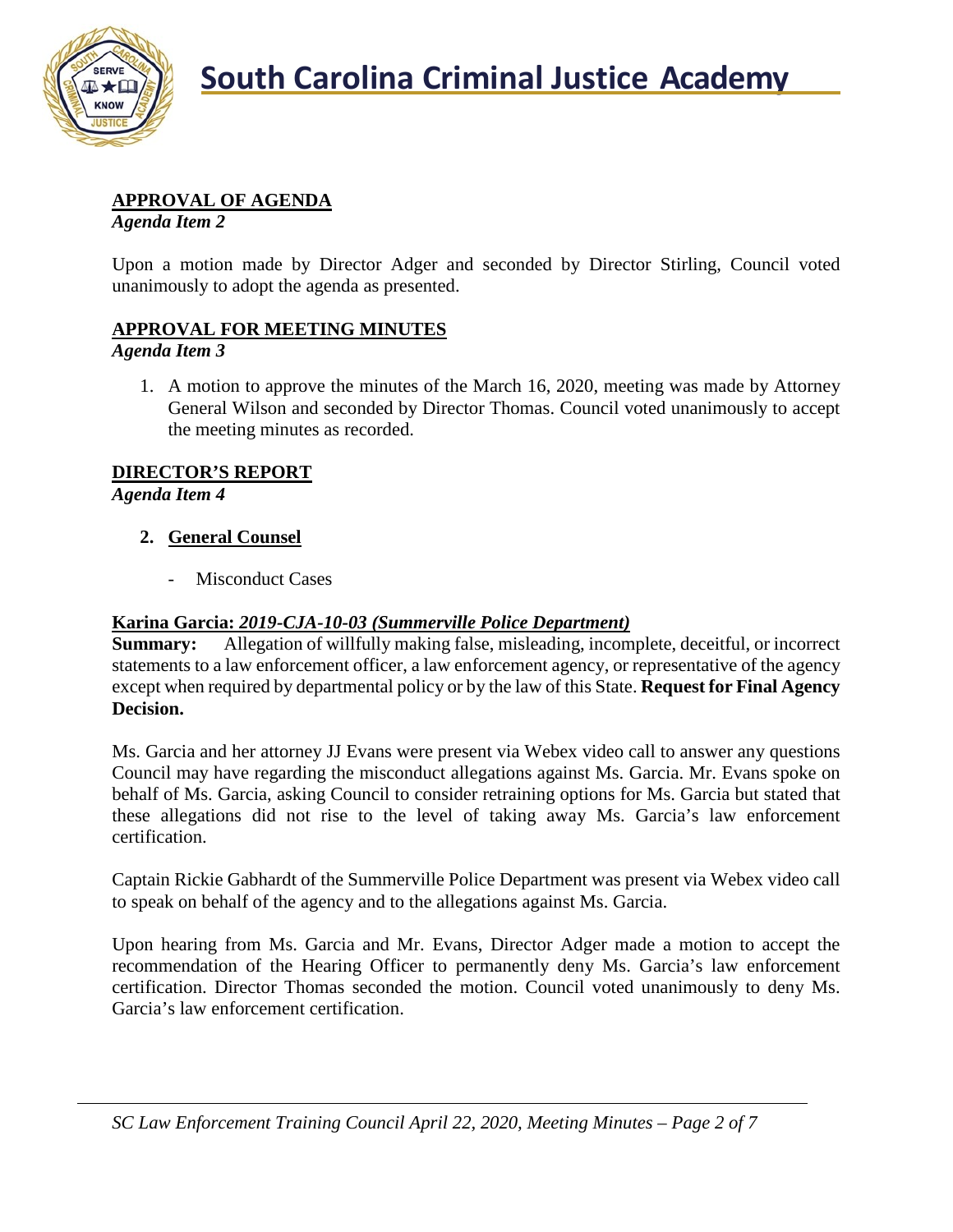

### **Bobby Owens:** *2017-CJA-10-14 (Greenville County Sheriff's Office)*

**Summary:** Allegation of dishonesty/untruthfulness with respect to his/her supervisor. **Request for Final Agency Decision.**

Mr. Owens was present via Webex video call to speak on his behalf and answer any questions Council may have, if applicable.

Wesley Vorberger, Greenville County General Counsel, was present via Webex video and teleconference call to speak on behalf of the agency and to the allegations against Mr. Owens.

Council had a brief discussion about the facts of the allegations against Mr. Owens.

Upon conclusion of the discussion and hearing from Mr. Owens and Mr. Vorberger, Sheriff Faile made a motion to accept the recommendation of the Hearing Officer to permanently deny Mr. Owens' law enforcement certification. Director Adger seconded the motion. Council voted unanimously to permanently deny Mr. Owens' law enforcement certification.

#### **Delvin Williams:** *2019-CJA-09-06 (Orangeburg Department of Public Safety)*

**Summary:** Allegation of willfully making false, misleading, incomplete, deceitful, or incorrect statements to a law enforcement officer, a law enforcement agency, or representative of the agency except when required by departmental policy or by the law of this State. **Request for Final Agency Decision.**

Mr. Williams was present via Webex to speak on his behalf and answer any questions Council may have, if applicable.

Chief Michael Adams of the Orangeburg Department of Public Safety was present via Webex video call to speak on behalf of the agency and to the allegations against Mr. Williams.

Council had a brief discussion about the facts of the allegations against Mr. Williams.

Upon conclusion of the discussion and hearing more statements from Mr. Williams and Chief Adams, Director Adger made a motion to accept the recommendation of the Hearing Officer to permanently deny Mr. Williams' law enforcement certification. Sheriff Foster seconded the motion. Council voted unanimously to permanently deny Mr. Williams' law enforcement certification.

### **La'Quendin Counts:** *2019-CJA-06-07 (Mauldin Police Department)*

**Summary:** Allegation of willfully making false, misleading, incomplete, deceitful, or incorrect statements to a law enforcement officer, a law enforcement agency, or representative of the agency except when required by departmental policy or by the law of this State. **Request for Final Agency Decision.**

*SC Law Enforcement Training Council April 22, 2020, Meeting Minutes – Page 3 of 7*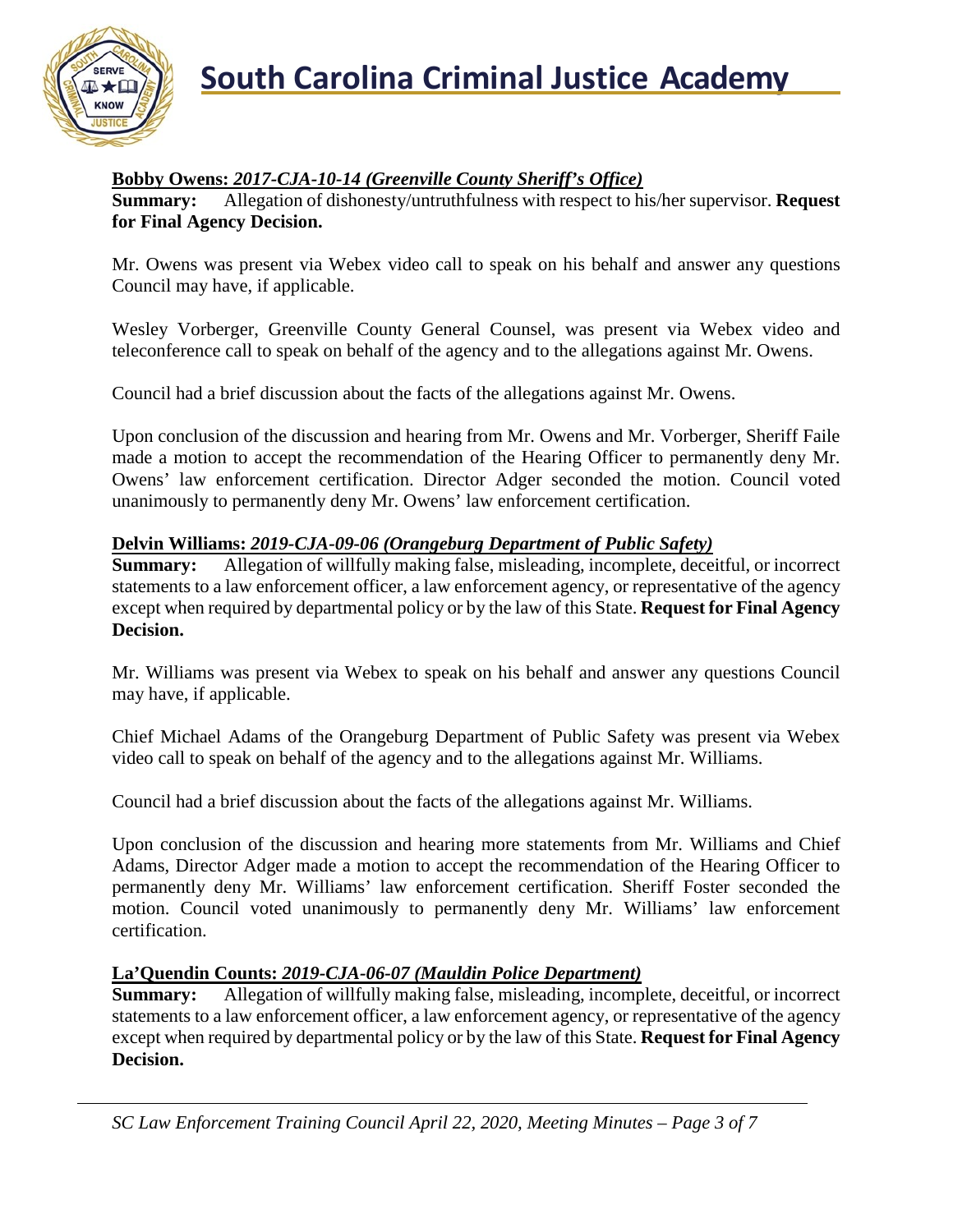

Sheriff Faile made a motion to accept the recommendation of the Hearing Officer to permanently deny Mr. Counts' law enforcement certification. Sheriff Foster seconded the motion. Council voted unanimously to permanently deny Mr. Counts' law enforcement certification.

#### **Kevin Counts:** *2019-CJA-11-01 (York Police Department)*

**Summary:** Allegation of dishonesty/untruthfulness with respect to his/her supervisor. **Request for Final Agency Decision.**

Director Woods made a motion to accept the recommendation of the Hearing Officer to permanently deny Mr. Counts' law enforcement certification. Captain Gallam seconded the motion. Council voted unanimously to permanently deny Mr. Counts' law enforcement certification.

#### **Anthony Thitchener:** *2019-CJA-11-15 (Kershaw County Detention Center)*

**Summary:** Allegation of willfully making false, misleading, incomplete, deceitful, or incorrect statements to a law enforcement officer, a law enforcement agency, or representative of the agency except when required by departmental policy or by the law of this State. **Request for Final Agency Decision.**

Director Tyrell Cato of the Kershaw County Detention Center was present via Webex teleconference call to speak on behalf of the agency and to the allegations against Mr. Thitchener.

After hearing from Director Cato, Director Stirling made a motion to accept the recommendation of the Hearing Officer. Sheriff Foster seconded the motion. Council voted unanimously to permanently deny Mr. Thitchener's law enforcement certification.

### 2. **Financial Updates**

#### Tom McQueen

In a total reversal from the first six months, the Academy is behind \$124,855 in Fees & Fines revenue compared with being ahead \$21,644 through the first half of the year. January continued the positive run being \$70,057 ahead of last year, but then February was down \$155,264 wiping out any gains and March dropped an additional \$61,292. Because the Legislature increased the Academy budget \$3,068,360 this year in General Funds offsetting some of the Fees & Fines funding, these lesser revenues do not have a great negative effect. It is anticipated with the current health crisis, revenues will continue to decline for the next several months but the Academy will be mindful of the revenues received and operate accordingly. Also, \$5 Surcharge funds continue to trickle in with the Academy receiving \$42,360 for the first nine months this year.

Total expenditures for the first nine months have increased by \$495,079 with \$481,501 being due to new hires and an increase in salaries and fringes. The remaining expenditures are in line with

*SC Law Enforcement Training Council April 22, 2020, Meeting Minutes – Page 4 of 7*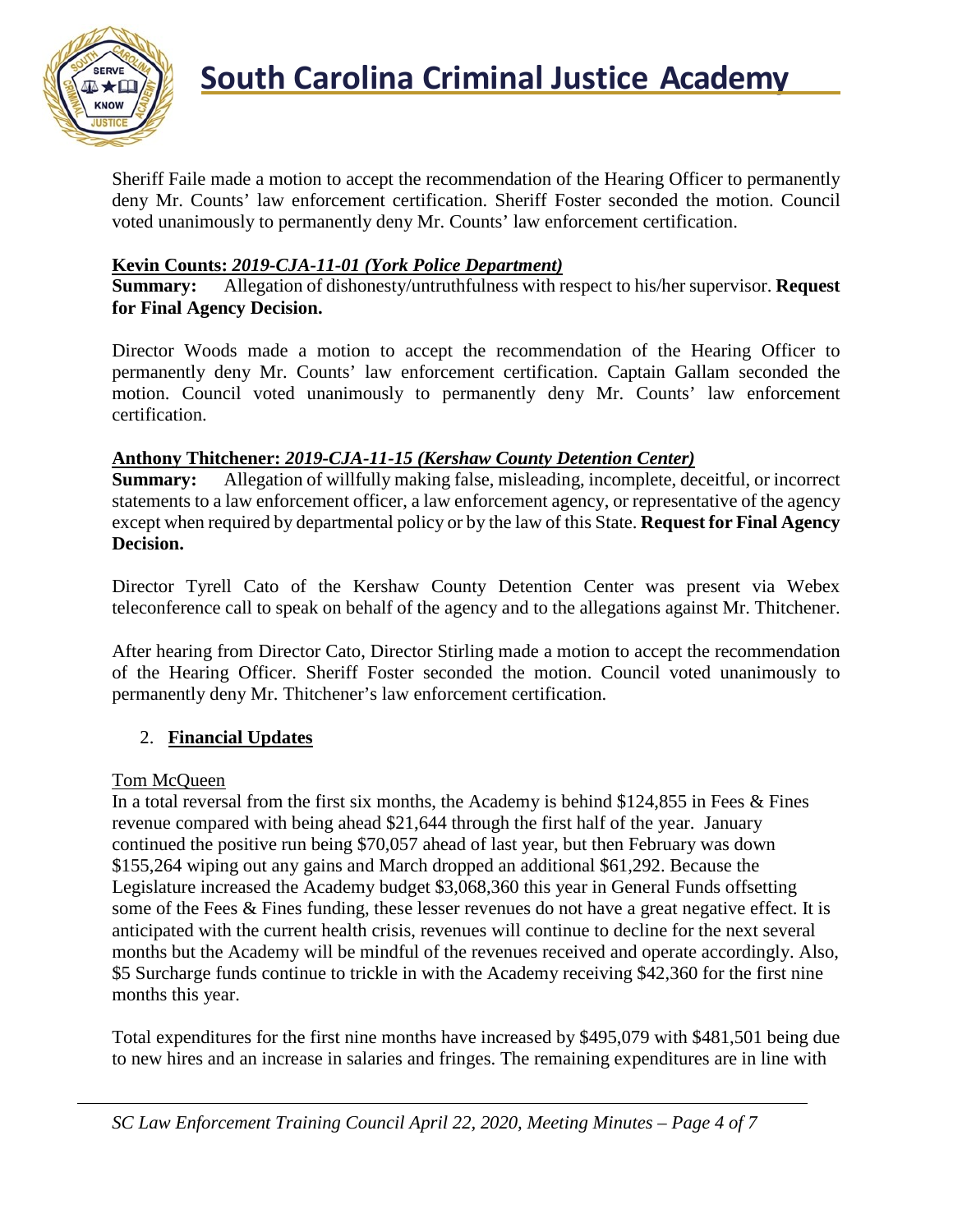

# **South Carolina Criminal Justice Academy**<br>KNOW 2008

the prior year. To prevent having to return any excess General Funds, some expenditures from other fund sources are being transferred to the General Fund.

With the additional revenue given for FY2020, the Academy did not request any additional recurring or non-recurring funds from the Legislature this year with the exception of a capital budget request of \$2,750,000 to purchase a generator for the main building which was initially approved by both the House and Senate, but, again, with the health crisis, this may now be under new consideration.

## **Capital Projects Update**

## John Yarborough

The 4<sup>th</sup> floor village dormitory restroom renovations has been successfully completed. Work is currently underway on the  $3<sup>rd</sup>$  floor. The existing wall and floor tile was removed allowing the installation of new wall studs and the waterproofing system. Water testing was conducted on the new waterproofing system over this past weekend and was approved. The contractor is installing new floor and wall tile and is planning to reinstall the shower partitions this week.

The Tactical Training facility project is complete. The final payment was approved the week of April 10, 2020.

The roofing consultant provided the design development documents to CJA for review on April 3<sup>rd</sup>. They are currently working on the Construction documents to prepare the project for bid. As of now, the plan is to make repairs to buildings #8 and #31 and replace the roofing systems on Ranges #1, #2, #3 along with the Rifle Deck roof.

The majority of the new equipment for the campus security upgrade has been wired and installed. Overall work estimated at 70 percent completion.

The water heater for the kitchen was ordered the first week of April. There is a 4-week lead-time on the unit.

### 3. **Director's Comments**

### Director Swindler

Not having students on campus at this time did help make things easier to get the waterproofing project completed. The Academy was also able to bring in a crew to fix a flooding problem that staff thought would cost around \$50,000 to fix. The actual cost of having this issue rectified was approximately \$3,000.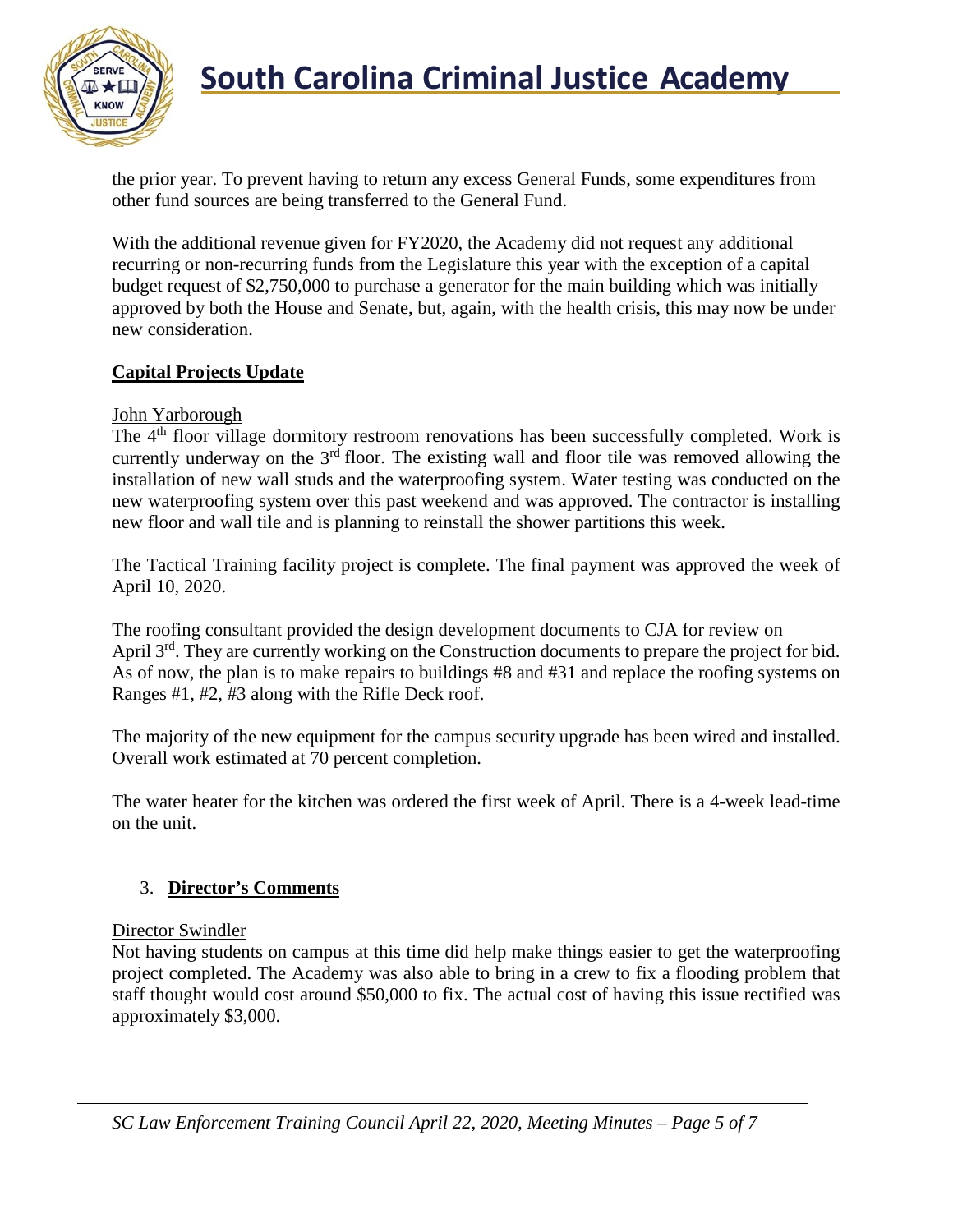

# **South Carolina Criminal Justice Academy**<br>KNOW

Last week, Academy staff taught 120 infantry guards for the National Guard, and the week before staff taught 80 EMPs at McCrady National Guard Training Center. The Academy sent staff and video. This training was done in anticipation of the Governor activating the National Guard during the Covid-19 pandemic.

Every Wednesday the Academy had still been conducting PAT and cumulative testing. The first new class would have 70 students enrolled, while the second class would have 67 students enrolled. With those classes, the Academy is caught up and just waiting to be able to start the training of these classes. Since agencies are not hiring many officers right now, training could be caught back up in two classes.

On May 3rd, the Academy will bring back BLE Class 715 to complete their last three weeks of training. There will be 37 students returning. The agencies of these students have been notified and given the option as to whether they wanted to send their respective students back. If so, they were asked to have their students tested to be sure they were well and asked that they have their students quarantined until their May 3<sup>rd</sup> return. Students will be monitored for symptoms of the virus upon their return and then monitored every day while in training at the Academy. Students will be placed in single dormitory rooms and in classrooms of ten or less students in each class. There will be no hands on training, such as defensive tactical training. All training will be in the classroom or outside to do practical problems and training such as that. The Academy will be sure to be in compliance with social distancing guidelines.

In three weeks, the Academy will monitor the status of the pandemic and will either bring back all BLE training classes that were interrupted due to the virus or just bring back BLE Class 716 for them to complete training.

Director Swindler gave updates and changes in Academy staffing.

Director thanked Council for coming onto a test call for Webex video call on last week. Director Swindler thinks this was a great idea on the staff's part to think of setting up meetings this way. He stated that he anticipates more meetings of this kind in the future.

#### **UNFINISHED BUSINESS** *Agenda Item 6*

There was no unfinished business to discuss.

**NEW BUSINESS** *Agenda Item 7*

There was no new business to discuss.